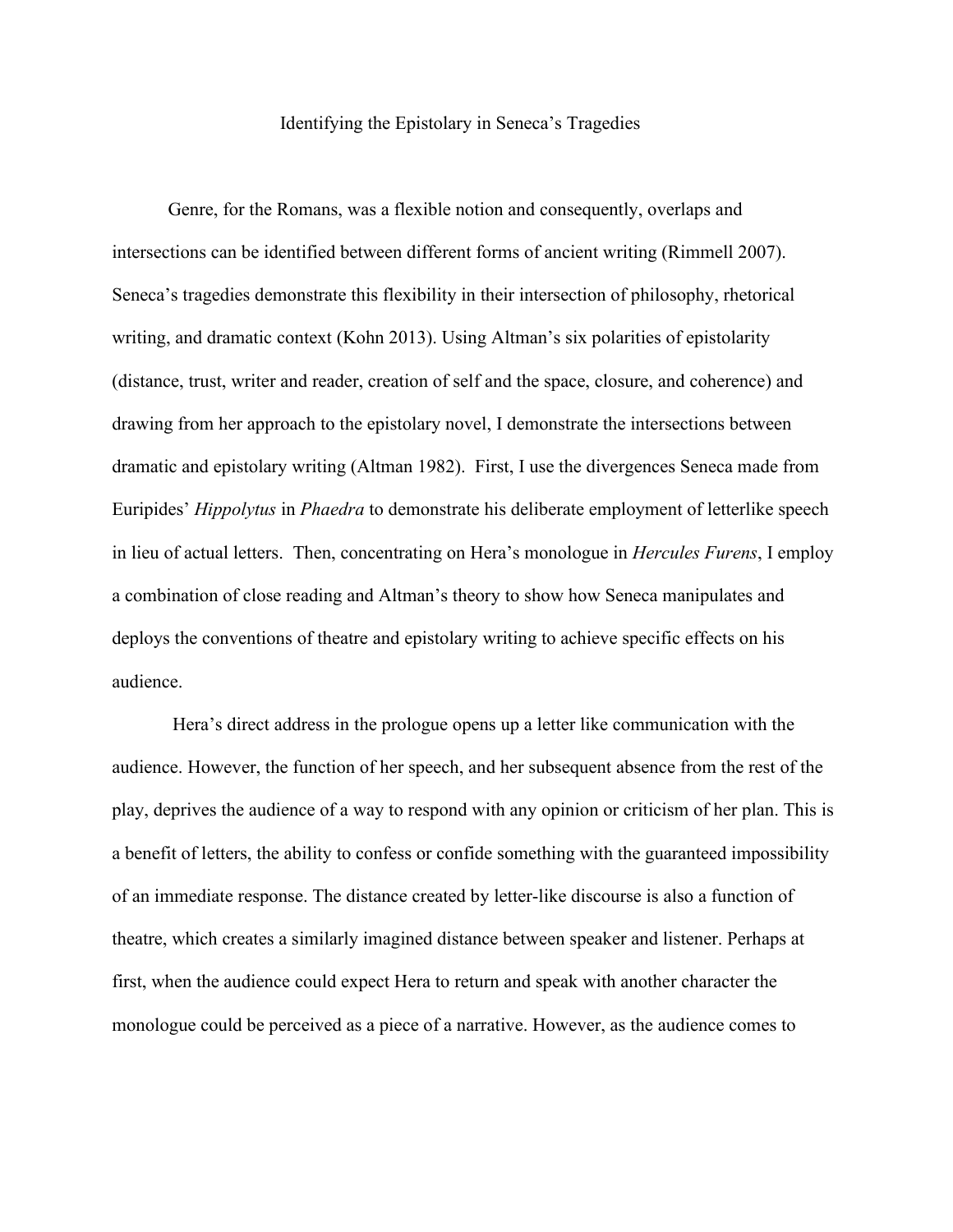realize that Hera will never speak again, her words become more epistolary in nature, both more spontaneous and unresolved.

Having examined the letter-like quality of Hera's monologue, I then move to Seneca's *Phaedra*. Seneca's use of Euripidean tragedy allows a reader to compare, for example, Seneca's *Phaedra* with Euripides' *Hippolytus* and examine the ways in which Seneca has altered the plot or production to suit his own style and goals. While the climax and tragic downfall of Euripides' *Hippolytus* hinges on Phaedra's letter blaming her stepson for her demise, *Phaedra* contains no such letter. Instead, Seneca has Phaedra deceive Theseus while still alive, and use as proof Hippolytus' letter that he left behind after refusing to kill her. At first glance, this deliberate omission of the letter plot device appears disappointing. The fact that Seneca seems to have gone out of his way to exclude Euripides' letter could defy an attempt to read epistolary out of Senecan tragedy. However, the speech that Phaedra gives in place of her letter and suicide makes a compelling case for Seneca's use of letter-like writing in his tragedies. By omitting the letter from Euripides' version in favor of passionate speech, Seneca allows Phaedra to speak for herself and makes the recipients of her emotional plea not just Theseus but the whole audience.

In sum, I demonstrate that Seneca moves deftly between the two genres and sometimes blurs the distinctions between them. This kind of genre-mixing ultimately leaves the reader/watcher/listener unsure of their relationship to the goddess and her aims. Using this kind of analysis I show that the contradictions inherent to a letter, which Seneca knew well as a frequent letter writer, are found in his dramatic works and contribute to the complicated notion of isolation that Hera presents in her monologue. The interplay of epistolarity and tragedy in Seneca's *Phaedra* and *Hercules Furens* confirm that Seneca used features of genre as literary devices to be deployed rather than as roadmaps to be followed.